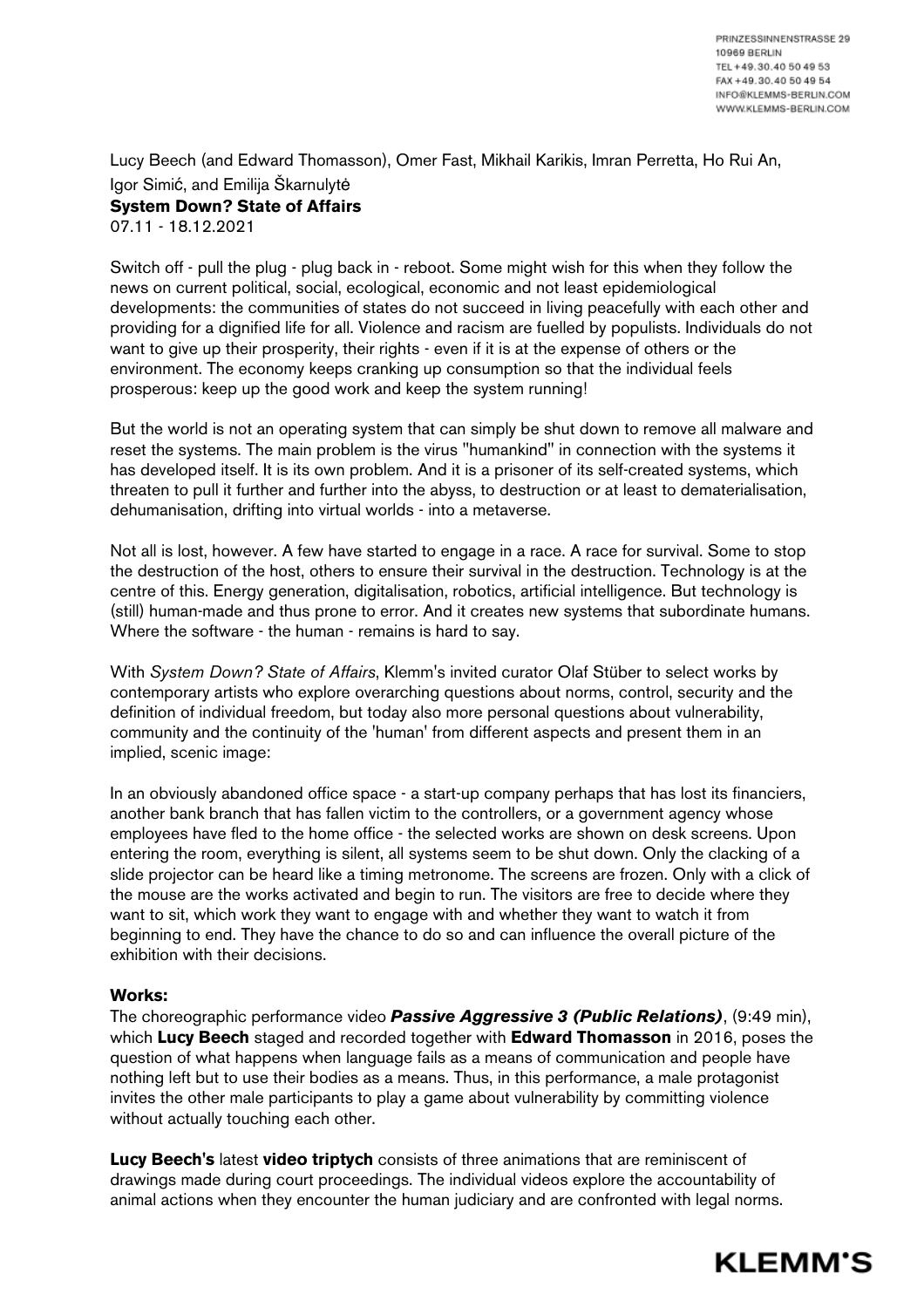The animations outline an arc of historical trials: rats tried in 16th century France for destroying a barley harvest; a pig served as a key witness in a bestiality trial in Colonial New England; and a 20th century mock trial held by the United States Department of Agriculture to dramatize the dangers of breeding genetically inferior "scrub" bulls. Challenging contemporary sentimental depictions of animals as innocents, devoid of desire and animacy, these scenes recover different historical renderings of animal agency that find them lively, lusty, and wilful and considers what these trials tell us about the ecological contexts that produced them. Documenting the digital drawing process in timelapse imbues still bodies with movement as a nod to the fragile divisions between the animate and inanimate and the ways in which the categories of human and animal have been relentlessly produced and policed.

**Lucy Beech** (b. 1985, United Kingdom) lives and works in Berlin and London and is currently undertaking a fellowship at Max Planck Institute for the History of Science Berlin (2020-22). Beech is a multidisciplinary artist whose practice encompasses filmmaking, writing and performance. Her recent films have explored the agency of reproductive relations, forms of bioclinical labour, models of sickness and grief and the ways in which intimacy is choreographed in these relational contexts.

Beech is a guest professor in 'Film and Knowledge' at the Filmuniversität Babelsberg Konrad Wolf, Berlin.

The starting point for *Her Face Was Covered*, 2011 (Part I: Single channel video, 6:00 mins. Part II: 80 slides playing at 4 second intervals) by **Omer Fast** is the story of a drone pilot who describes a live-fire mission at an unnamed location and his doubts about the logic of decisionmaking and selection processes as well as the overload of delegated or automated responsibility: from his drone flying high in the sky, he observes a woman approaching a burning truck on a desert road and supposedly taking a weapon from the vehicle. He takes aim and kills her with a missile. The question that torments him is: was what looked at first glance like a female civilian actually a male combatant, as he assumed? Or was she after all just a woman who was in the wrong place at the wrong time looking for food?

**Omer Fast** ((b. 1972 in Jerusalem, Israel) is a Berlin-based artist whose layered film installations examine modes of storytelling and reconstructions of the past. Taking key historic and contemporary events as his subject matter, Fast explores the ways memory is recounted, narratives retold and events represented. His dramatized films, characterized by high production values, manipulate the recorded image and speech and employ the discrepancy between the two as a space to blur the distinction between reality and representation, truth and fiction.

*Shell Revolution*, 2018 (2:00 min) von **Ho Rui An** is a 3D animation that tracks the transformation of the Shell logo over the years, as it morphs from a naturalistic seashell to its current graphic form—an evolution that succinctly encapsulates the oil industry's growing alienation from and destruction of the natural world.

**Ho Rui An** (b. 1990 in Singapore) is an artist and writer working in the intersections of contemporary art, cinema, performance and theory. Working primarily across the mediums of lecture, essay and film, he probes into the ways by which images are produced, circulate and disappear within contexts of globalism and governance. Ho Rui An lives in Singapore and Berlin.

*Ferocious Love* 2020, (11:45 min) is a new audio-visual installation from **Mikhail Karikis,**  commissioned by the TATE in partnership with Birmingham City University and made in collaboration with students and activists. Inspired by young people's environmental activism, and

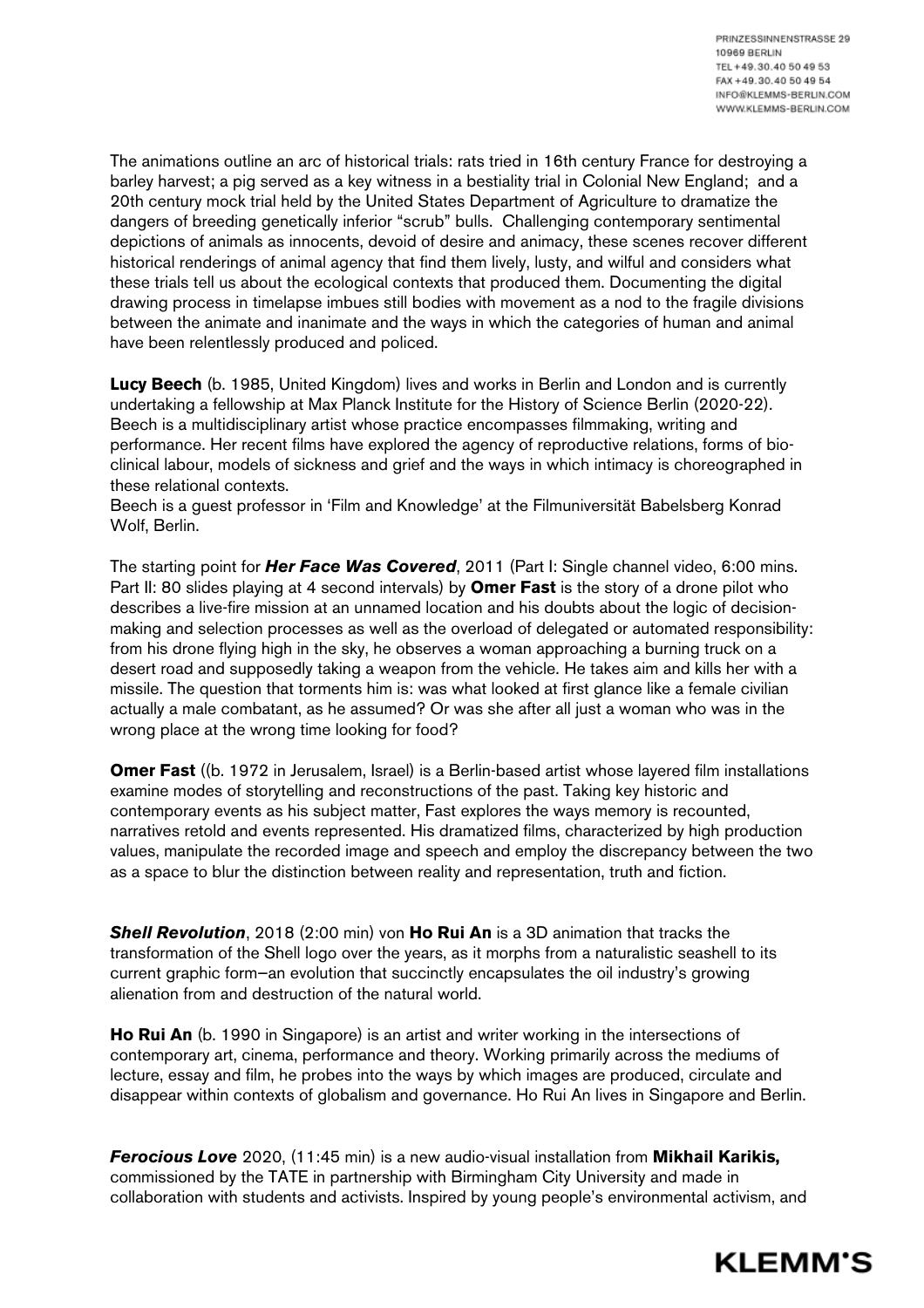referencing the feminist music thinker and performer Pauline Oliveros and the writings of Naomi Klein, this installation focuses on emotional responses and the need for mutual care in the face of the climate crisis. Karikis and his collaborators imagine a possible future where the climate has drastically changed and seasons have become unrecognisable.

**Mikhail Karikis** (b. 1975 Thessaloniki, Greek) is a Greek-British artist based in London and Lisbon. He has been dealing for over ten years with the potential of participatory art in relation to the global ecological crisis. His work comprises film and audio-visual installations for which he works worldwide, collaborating with structurally neglected groups such as children and people with disabilities. His main point is here not to speak on behalf of them but to make their embodied voices audible and to invoke the revolutionary potential of listening.

In **Emiliya Škarnulyt**!**'s** *Sirenomelia*, 2017 (11:00 min) a woman born with sirenomelia (Mermaid Syndrome), a mythological post-human being takes us on the journey to the Cold War submarine base above the arctic circle. She exposes a future liberated from the military and economic structures that oppress the present, a future in which relations between humans and nonhumans have been transfigured, a future in which the cosmic dimension of an earthly coexistence is interlaced within the texture of the social.

Set in far-Northern territories where cold, Arctic waters meet rocky escarpments on which radio telescopes record fast-traveling quasar waves, Sirenomelia links man, nature and machine and posits possible post-human mythologies. The film is cosmic portrait of one of humankind's oldest mythic creatures – the mermaid. Performing as a siren, the artist swims through the decrepit facility while cosmic signals and white noise traverse the entirety of space, reaching its farthest corners, beyond human impact.

Sirenomelia is shot in two locations above the Arctic Circle where Emilija Škarnulytė measure and sense places with my own body: Olavsvern—Royal Norwegian Navy base located 217 miles north of the Arctic Circle—and the Geodetic Observatory at Ny-Ålesund, Spitsbergen, the most northerly permanent civilian settlement in the world.

**Emiliya Škarnulyt**ė (b. 1987 in Vilnius, Lithuania) is a visual artist and filmmaker based in Berlin. Between the fictive and documentary, she works primarily with deep time, from the cosmic and geologic to the ecological and political. In conversation and collaboration with scientist and technologists, Škarnulytė explores the decommissioning of the Nuclear Power Plant in Lithuania (a twin sister of Chernobyl), the Super-Kamiokande Neutrino Observatory in Japan, the Antimatter Factory, The Large Hadron Collider at CERN, Duga Radar and Cold-War Submarine Base.

*Brothers to Brothers*, 2018 (7:35 min) by **Imran Perretta** retells the artist's experience of being detained at an airport after travelling to the UK from Bangladesh by a customs officer, under anti-terror laws, chronicling racial profiling, islamophobia and state surveillance. The work details the system of violence, of being stopped, searched and interrogated by another south Asian male, shedding light on the complicated role that marginal communities have in perpetuating their own oppression when coerced by the state.

**Imran Perretta** (b. 1988, London) lives and works in London. Encompassing moving-image, sound, performance and poetry, Perretta's work reflects his acute awareness of the ways in which state aggression is enacted on young men of colour. He is also keenly concerned with the human impact of government policy on the lives of individuals.